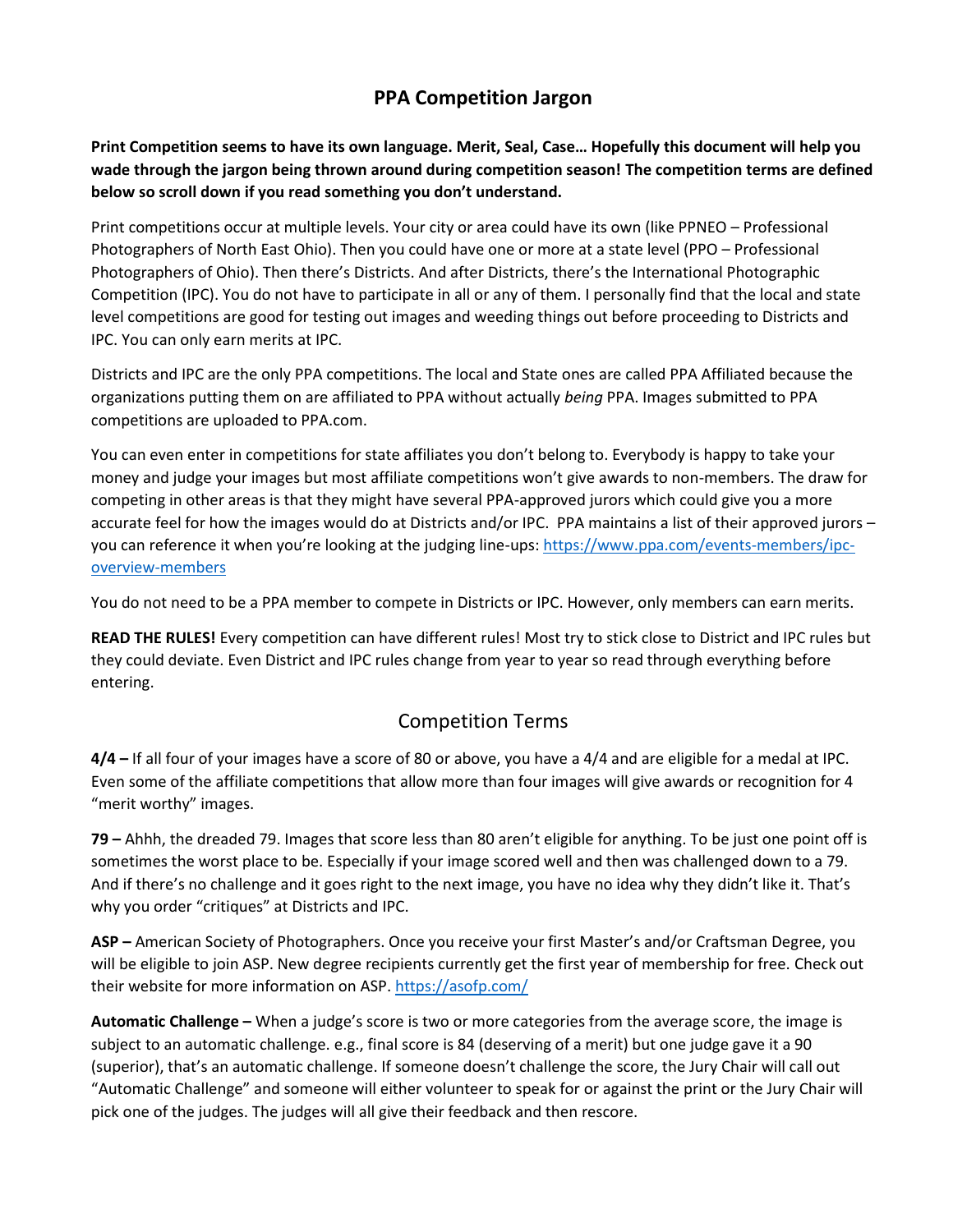**Case** – The set of images you submit for competition. District and IPC accept only four images per case. Case size varies per competition. The term is derived from the shipping container used to send physical prints to competition, before the age of digital entries. You can still enter physical prints and it's honestly really nice to see them displayed at the IPC Exhibit during Imaging USA. You'll need to purchase a case to hold all your physical prints and PPA has strict guidelines about what can be used to ship them. Cases are not cheap and are yet another added expense if you're considering entering physical prints in competition. You may hear the phrase, "I hate your case!". That's a good luck phrase in the vein of "Break a leg!"

**Categories** – Districts and IPC have categories to enter in their three competitions (Photographic Open, Master Artist, Wedding). Most states follow the same categories.

The *Photographic Open Competition* consists of images where all elements have been photographed by the maker (with the exception of Creative Open) and all artwork must have been done by the maker or under direction of the maker. The PO competition is broken down into multiple categories:

*Portrait*: Consists of portrait (both human and animal)

*Illustrative:* Consists of commercial/industrial images, scenics, pictorials, digital paintings and similar subject matter. Portraits and weddings are not appropriate for this category

*Album*: EVENT albums consist of time‐sensitive social events, such as celebrations, bar mitzvahs, etc. (but NOT weddings) NON‐EVENT albums consist of portrait and storytelling albums

*Multi-maker album:* Images in the album must be the work of the entrants (up to three), with a minimum of 20 images per entrant. Each entrant must individually enter the competition and pay appropriate entry fees. Multi‐maker albums will be judged as one entry

*Creative Open (new)*: Images that use purchased backdrops, either physical or digital, in the creation of the image or stock imagery for part of the portrait. A guide image must be included for any components that you did not photograph. The image is not judged for how well you incorporated the components (unlike in Master Artist) but as an image as a whole.

The *Master Artist Competition* has two categories – Creative and Restoration. If you have created an image using elements that you yourself have not photographed, it must be entered into the Master Artist. Guide images must be included showing all elements used in the creation of the image. You are being judged on your artwork, not your photography skills. But the final image is still being judged by the same 12 elements of a merit image with the additional of "technical difficulty".

There is a new *Wedding Competition*. I assume wedding albums will move here so we'll have Portrait, Wedding Album, and Multi-maker Wedding Album.

**Challenge** – After the final score is called out, a judge may choose to challenge the score. They'll say what they scored and then give the reasons why they disagreed with the final score. The remaining judges then chime in, one at a time, on why they scored as they did. Once every judge has given their feedback, the Jury chair will call for a rebuttal and then they will rescore. A "Challenge Up" is when the judge challenges because they want the final score to be higher, "Challenge Down" is when the challenge comes because they disagreed with a higher score. The worst (imo) is a Challenge Up that ends up with a lower final score! Images can have multiple challenges if one of the judges is adamant that the final score should be different.

**Competition Lighting** – Physical prints are viewed under a very specific lighting conditions. The lights are made to replicate even, bright daylight. Physical prints will need to have a high black density in their printing or they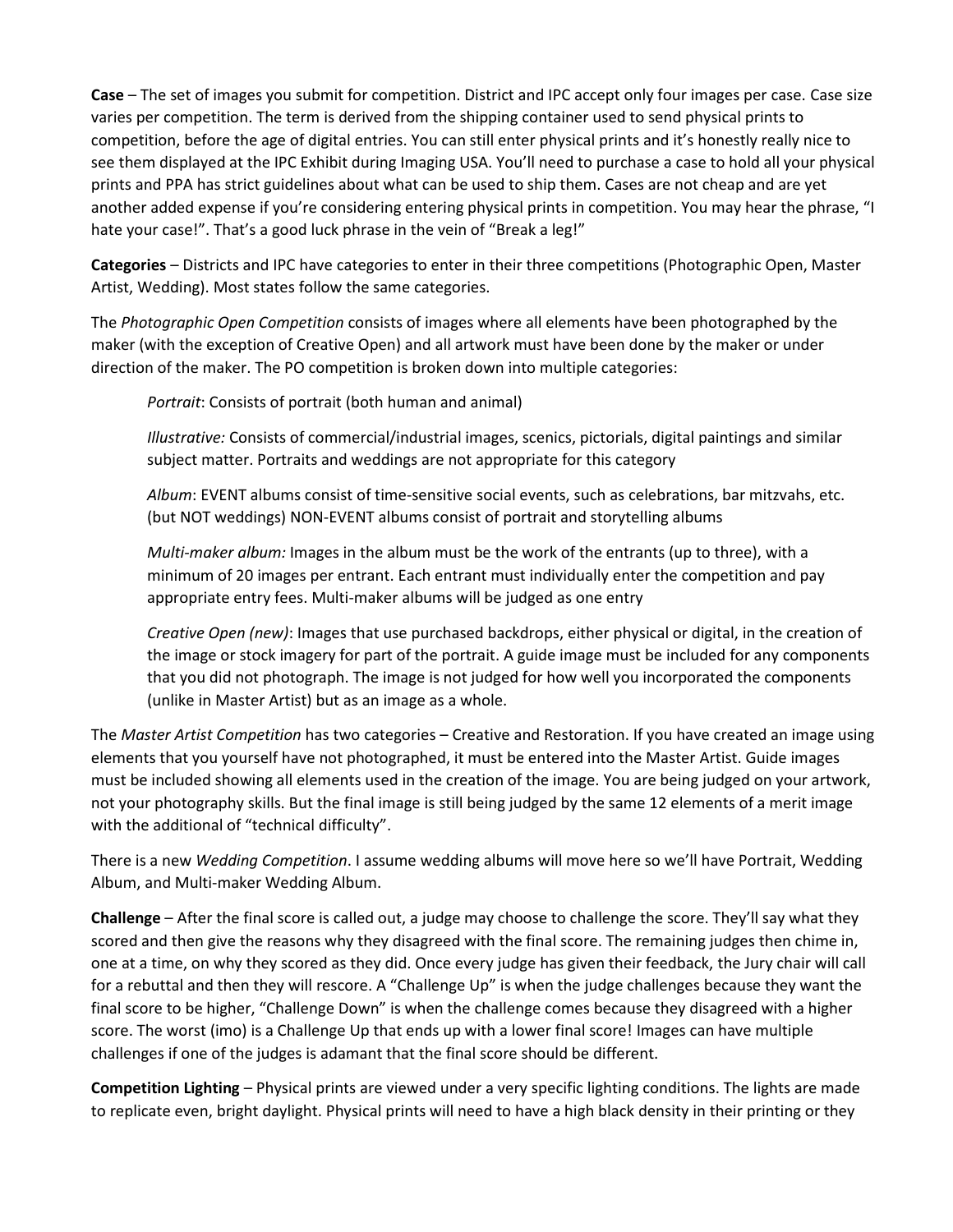will appear washed out under the bright lights. Several of the professional printing companies offer special printing options for "competition prints". You can print with your normal printer and then view images outside in bright daylight to try to replicate the viewing conditions. Monitors for the digital prints are carefully calibrated before every competition.

Viewing conditions for images:

- Prints: LED lighting, 3000K, EV8 (ISO 100, f/16@ 1 sec.)
- Digital Files: Monitor Settings, D65, 120 cd/m2, 2.20 gamma



**Composite –** An image that is made up of multiple source elements. In the Photographic Open Competition, all source elements must have been photographed by the maker except for the new Creative Open category. In the Artist Competition, the source files can be stock images but all source files must be listed as guide images on the print.

**CPP or Certified –** Certified Professional Photographer. These are PPA members who have passed the technical exam on photography and had a portfolio approved by a panel. Certification has nothing to do with print competition. None of the results from IPC impact certification.

**Critique –** In District and IPC competitions (and some affiliate competitions), you can order a critique of your images. After the competition is complete, a judge will sit down with your image and make a recording of them judging your image. This is a good way to find the weak points in your image so that you can improve in the next competition.

**Degrees** – PPA offers four Degrees: Master of Photography, Master Artist, Master of Wedding Photography (new), and Photographic Craftsman. The first three require 13 exhibition merits in their respective categories (13 Master Artist exhibition merits for Master Artist, 13 Photographic Open exhibition merits for Master of Photography, 13 Wedding exhibition merits for Master of Wedding Photography) plus 12 additional merits which can be exhibition, speaking, or continuing education merits. The Craftsman Degree is about teaching and giving back to the photographic community so the first 13 merits must be speaking or publishing ones, the remaining 12 can be anything you'd like. Members who have received a degree wear a lanyard and medallion that is color coded: Blue for Craftsman, Yellow for Photography, Red for Artist. The wedding one is new and I don't think they've decided what color. There's also white for "Master of Electronic Imaging" which is no longer given out as we've moved to all things digital. Things get colorful as you earn multiple degrees.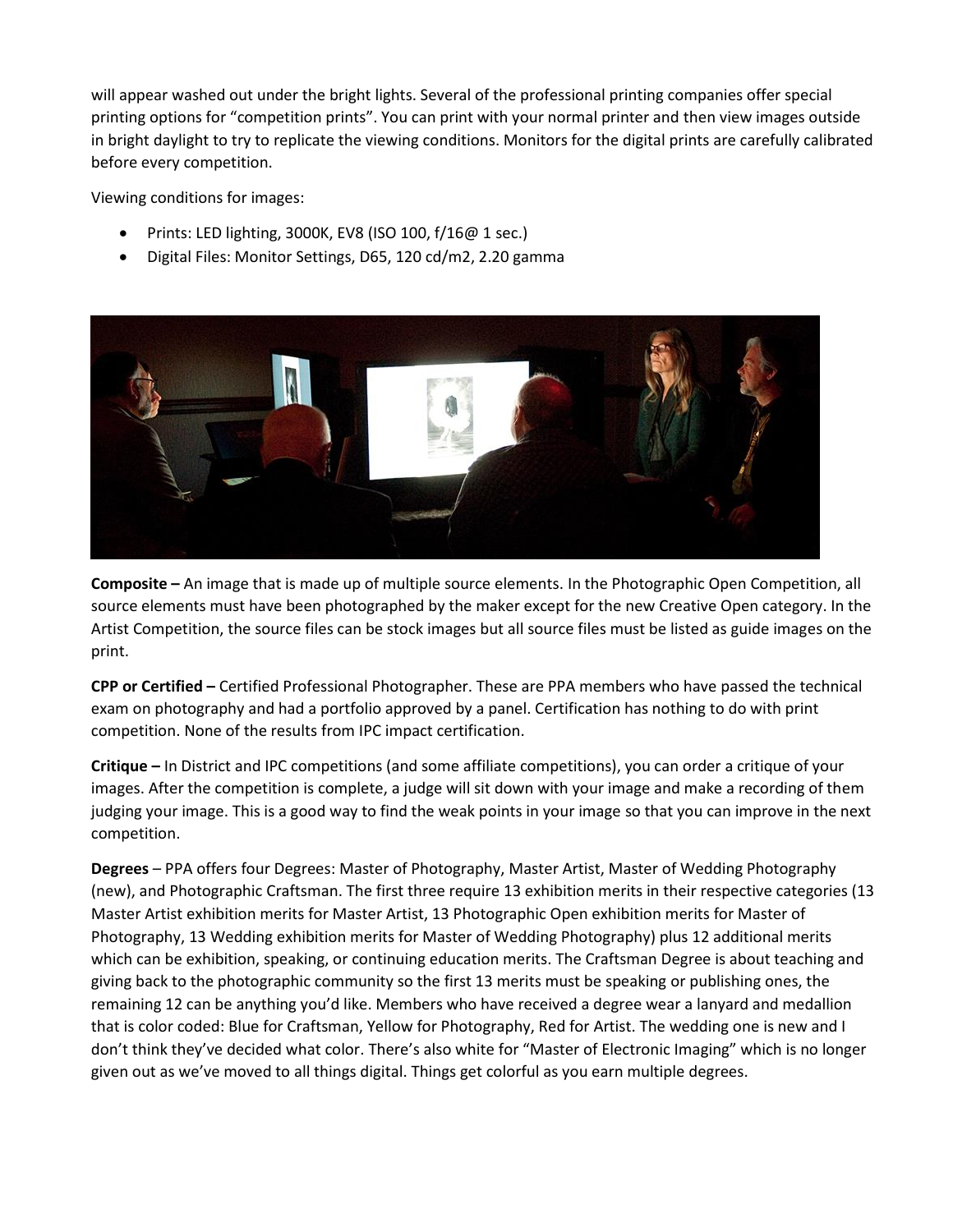

Here's the full list of lanyard colors and awards. [https://www.ppa.com/benefits/education/degrees/gallery](https://www.ppa.com/benefits/education/degrees/gallery-degrees-ribbons-medallions)[degrees-ribbons-medallions](https://www.ppa.com/benefits/education/degrees/gallery-degrees-ribbons-medallions)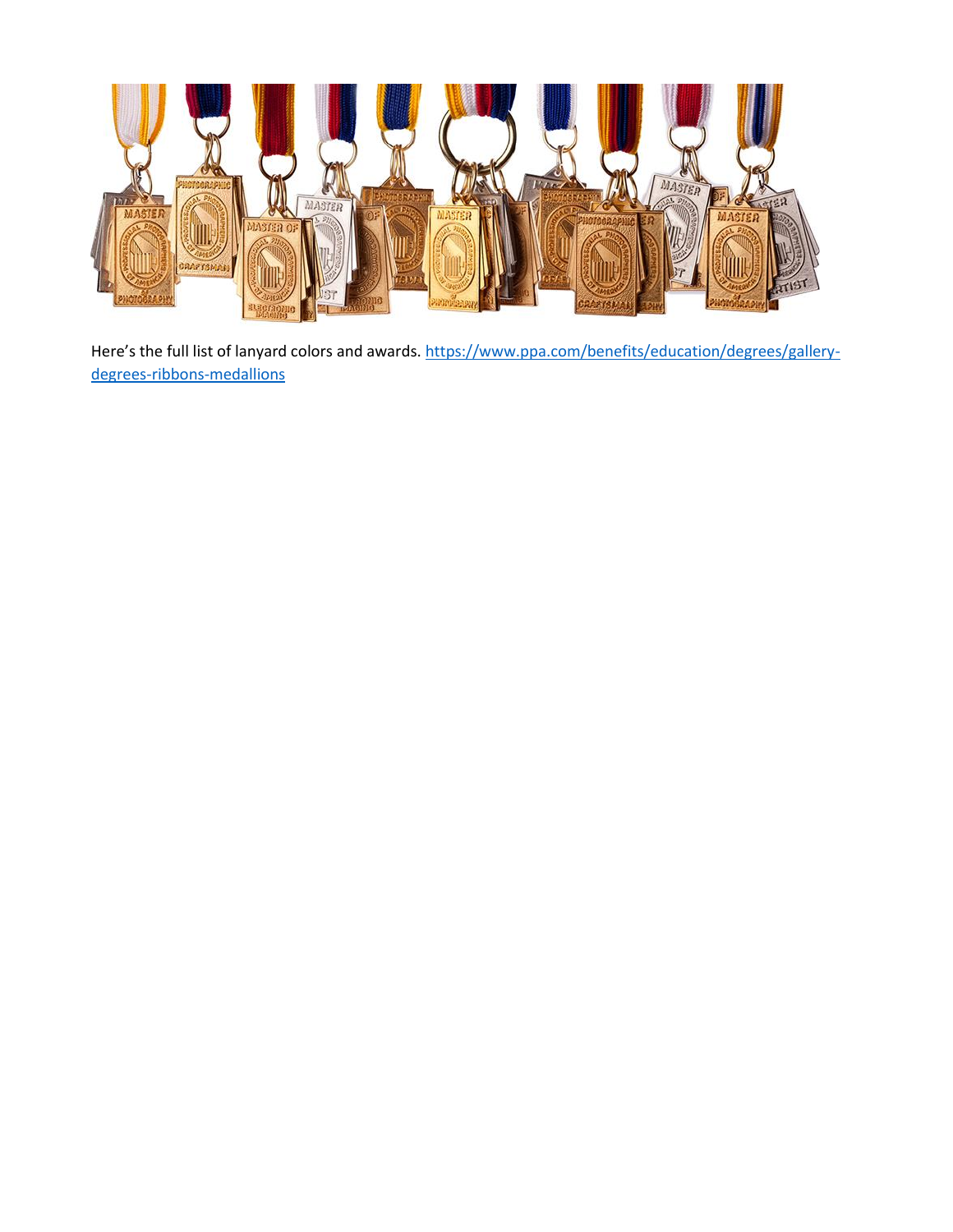**Districts** – PPA has broken down their membership into different Districts for a District Level Competition prior to IPC. You don't have to enter Districts first in order to enter IPC but there is a significant price break on IPC if you did. You can also Seal images at your District competition so that they can skip the first set of judging at IPC.



# International Photographic Competition District Map

Asia Pacific District (not pictured): Japan, China, Korea and Australia. Those in the Asia Pacific\* District should enter the Southeast District Competition.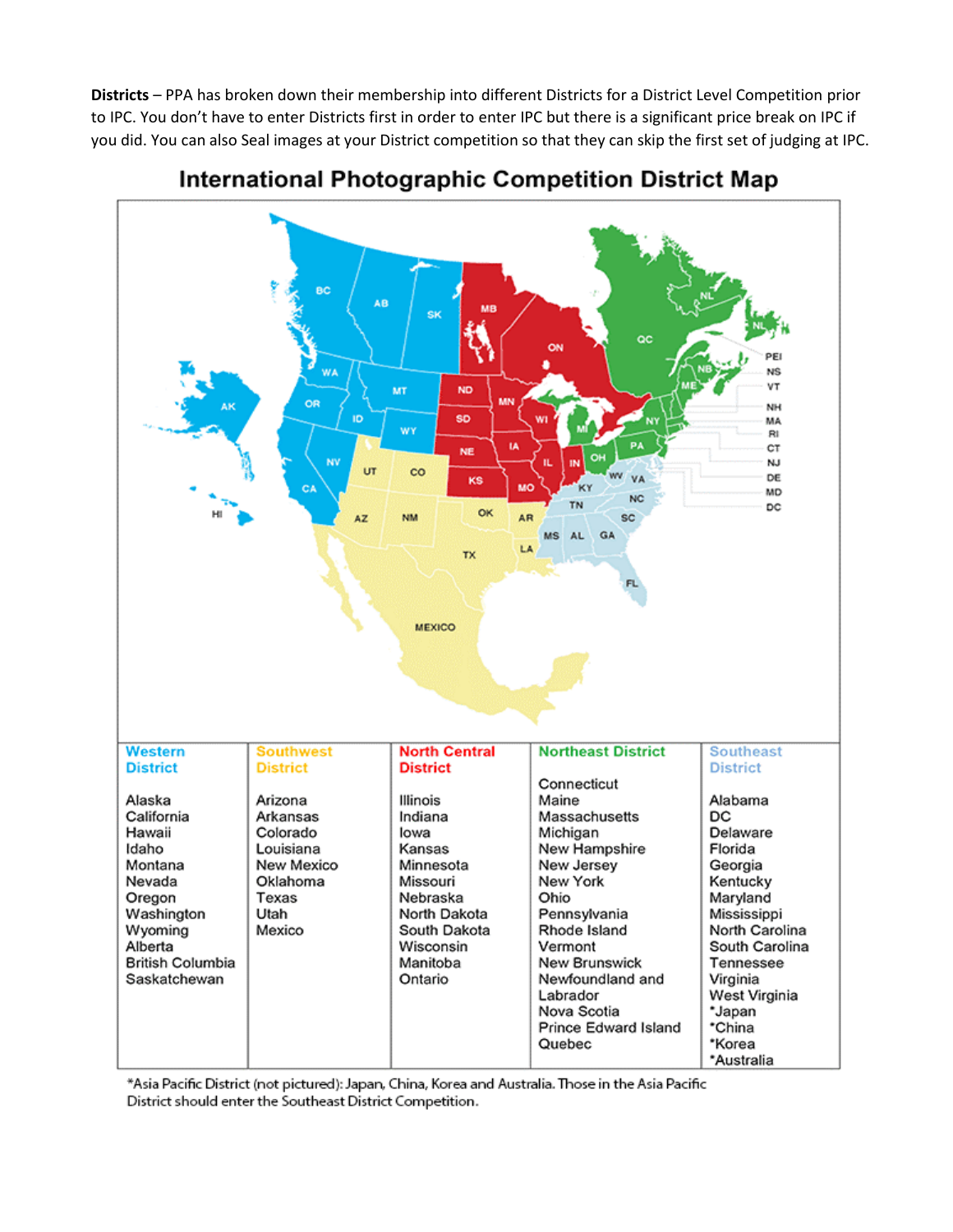**DQ –** If a judge recognizes the maker of an image, they are to recuse themselves or disqualify themselves – DQ will appear on the list of scores. The judge has to absolutely know who created that image – maybe they've critiqued it or helped work on it. They should not DQ just because the style is similar and they THINK they know the maker. The jury chair will sit in for that judge and provide their own score. If more than one judge disqualifies themselves, the image will move to a different judging panel. For affiliate competitions where there may be a smaller number of judges and no other judging panels, they will score with whomever is left.

**Elite and Elite Plus Member –** You automatically qualify for Elite status when you meet the following requirements by 12/31 of each year:

- You're a Certified Professional Photographer
- You've already earned a Master of Photography or Master Artist degree
- You scored 4/4 on images from a single case from the most recent IPC (bronze, silver, gold, platinum, or diamond)
- You earned 2 non-photographic merits that year
- And you're a PPA member in good standing

### Benefits of being a PPA Elite Member

- Elite PPA Membership Certificate
- FREE registration to pre-convention programming at Imaging USA!
- NO renewal fee for your CPP if your CPP renewal is that year
- Elite Member ribbon at Imaging USA
- The prized Elite PPA membership Silver card
- A special Elite lanyard for your badge at Imaging USA

You automatically qualify for Elite Plus status when you meet the following requirements by 12/31 of each year:

- You're a Certified Professional Photographer
- You've already earned a Master of Photography or Master Artist degree
- You also have your Photographic Craftsman degree
- You have scored 4 for 4 on images from a single case from previous year's IPC (bronze, silver, gold, platinum, or diamond)
- You have gotten 2 or more Loan Collection images from the same case from the most recent IPC (gold, platinum, or diamond)
- You earned two non-photographic merits that year
- And you're a PPA member in good standing

Benefits of being a PPA Elite Plus member:

- The prized Elite Plus PPA membership Gold card
- Your Elite Plus PPA Membership Certificate
- FREE registration to pre-convention programming at Imaging USA!
- FREE registration to Imaging USA!
- NO renewal fee for your CPP if your CPP renewal is that year
- Elite Plus Member ribbon at Imaging USA
- A special Elite Plus lanyard for your badge at Imaging USA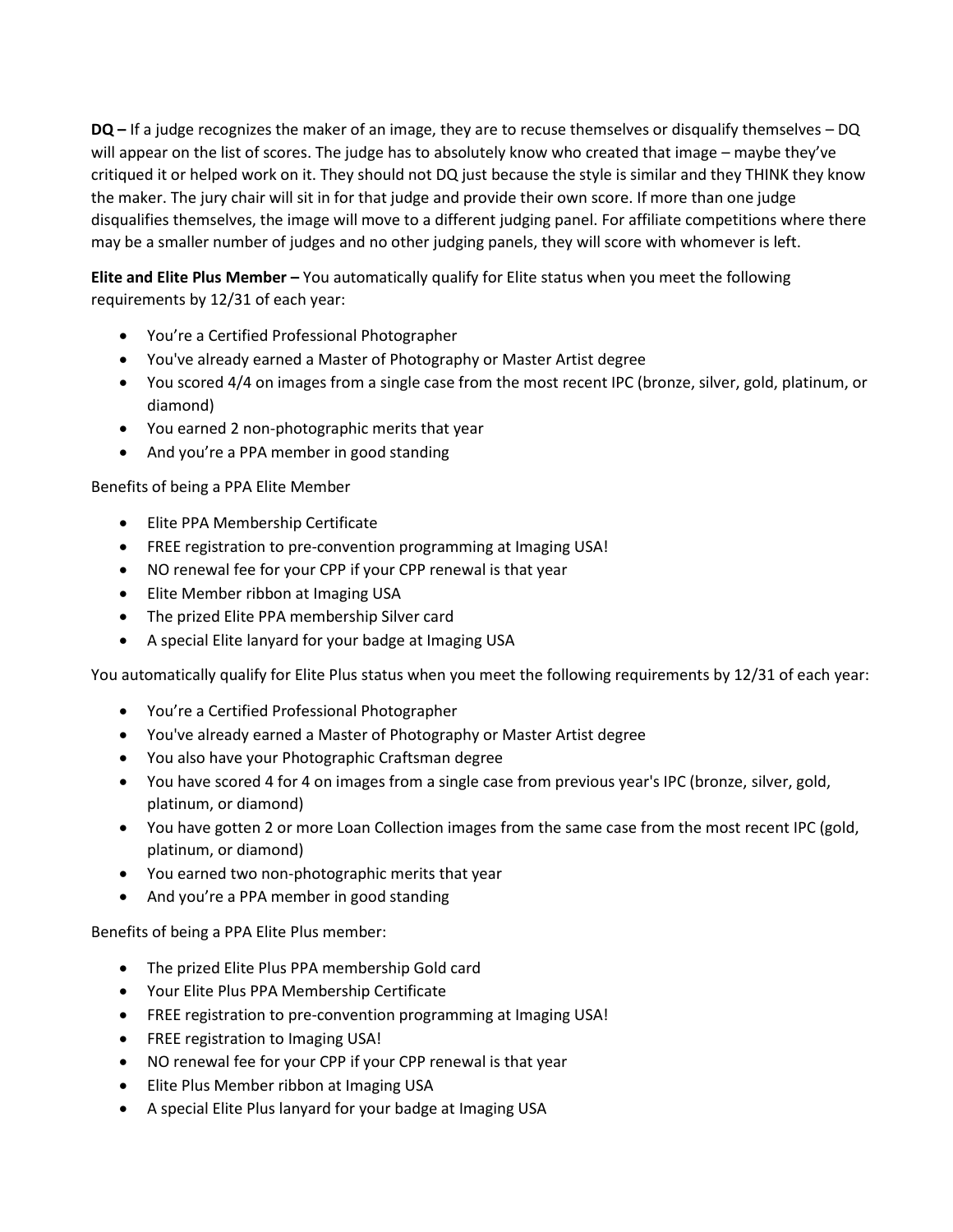**Full Bleed** – An image that extends to the very edge of the page. An image with no mat.

**General Collection –** Images that score above 80 and do not make it into the Loan Collection are part of the PPA General Collection for that year.

**GIA –** Grand Imaging Awards. Both Districts and IPC have awards that are given to the three best images in GIA categories. To make things more confusing, the GIA categories are not the same as the competition categories. When you upload your images on PPA.com, it will ask you which GIA category you want to enter. The categories are:

- Animal Portrait
- Children's Portrait
- General Portrait
- Landscape and Nature
- Illustrative and Commercial
- Creative Open
- High-School Senior Portrait
- Wedding
- Non-Event Album
- Event Album
- Artist
- Restoration

The judging rules for GIAs have changed several times. At the moment, the top 10 highest scoring images in a category are put before a panel of jurors and they pick the  $1^{st}$ ,  $2^{nd}$ , and  $3^{rd}$  place favorites in that category. It has also been judged entirely by score in the past, with jurors breaking ties.

**Golden Corners –** Images that score 80 or above at IPC will receive a golden corner. PPA will send you individual files of your high-scoring images, their title, your name, and a golden corner that says whether it's part of the General or the Loan Collection.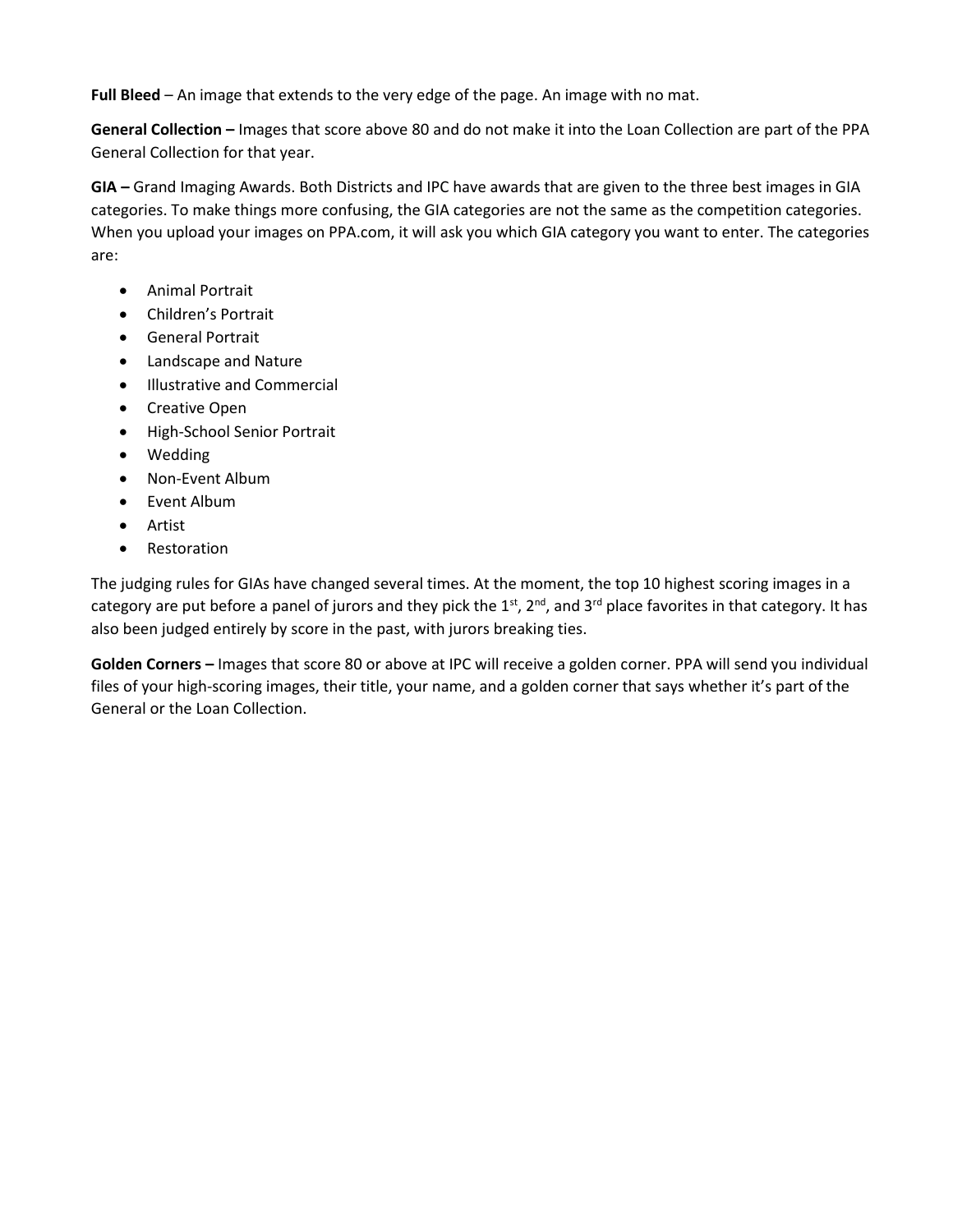

**Guide Image** – if you are submitting an image in the Master Artist competition, you must show the elements used to compose your image. If you are submitting an image into the Creative Open category, you must show the purchased photographed element (backdrop, floordrop, prop) that was used in your image.

Example Artist submissions showing the guide images:



**IPC** – International Photographic Competition.

**IPC Medals** – Competitors who score 80 and above on all four of their images at IPC are eligible for a medal (well, it's actually a pin that attaches to a lanyard).

• Bronze – 4 images in the General Collection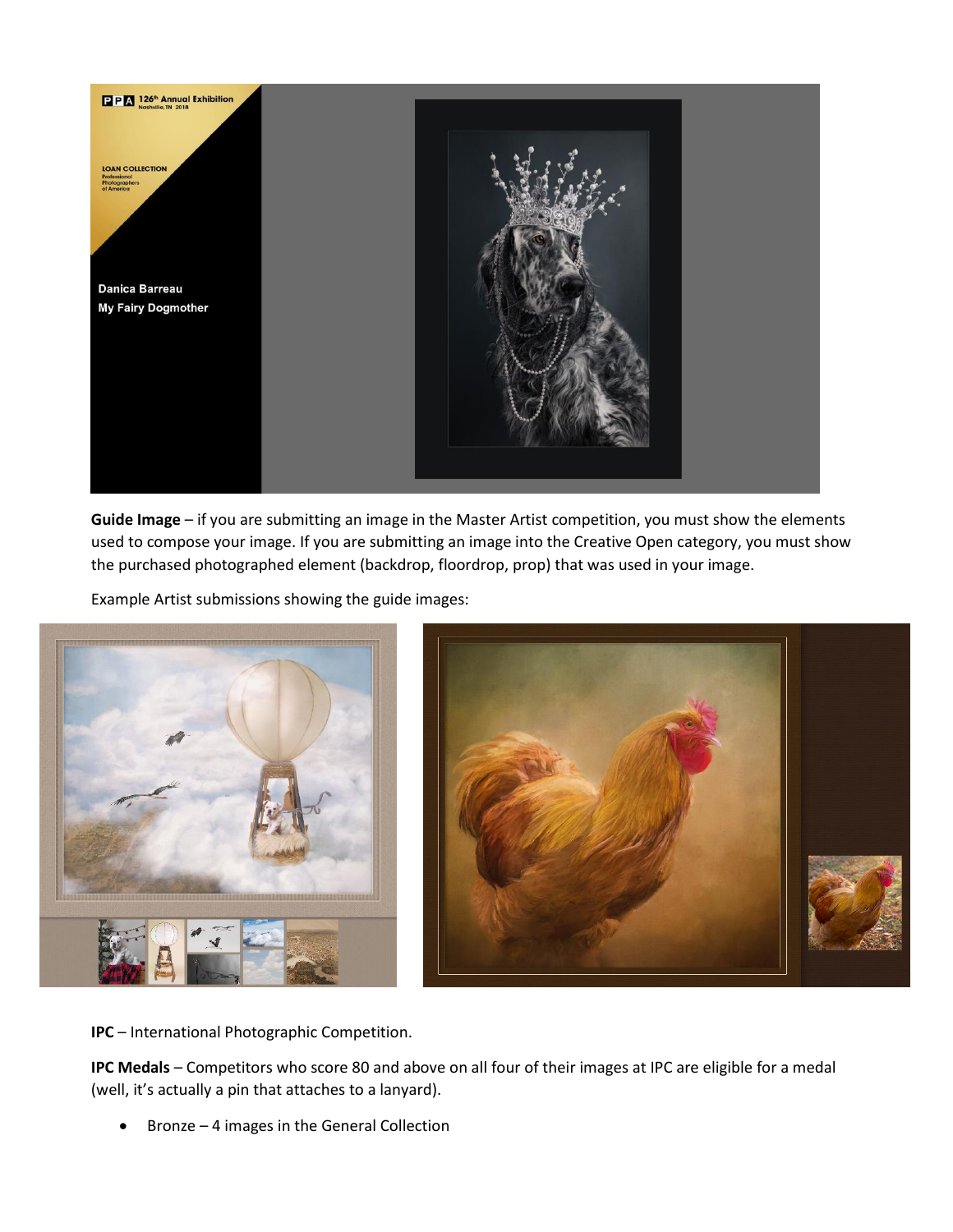- Silver 3 images in the General Collection and 1 in the Loan Collection
- Gold 2 images in the General Collection and 2 in the Loan Collection
- Platinum 1 image in the General Collection and 3 in the Loan Collection
- Diamond 4 images in the Loan Collection



**It's Been Said** – A common phrase heard on the judging panel during a challenge. The judge is saying that another judge has already made their point(s) and they don't feel the need to say it again.

**Judging Panel** – A judging panel for PPA Districts and IPC consists of five PPA-Approved Jurors and a Jury Chair. There are multiple panels judging simultaneously in different rooms. Images that have multiple DQs will move to be judged by a different panel. Local and State competitions must have a minimum of three jurors, preferably with at least one PPA-Approved Juror and some JITs. There is no requirement as to the type of jurors but participation numbers are higher if the folks entering are confident that the scores they're getting reflect experienced judges. Local and State competitions have a single judging panel.

**Judging School** - Where people go to learn techniques and practice judging, not a place to learn what the judges in IPC are looking for.

**Juror or Judge or Affiliate Judge –** A PPA-Approved Juror is a Master Photographer who has completed the required training set out by the Juror Review Committee, including attending the Judges Workshop Class, judging at 4 PPA-approved judging sites and receiving reviews from other PPA Approved Jurors at those events. Once they have completed the judging and review process, a Juror in Training will submit an application along with a portfolio of their work to be reviewed by the committee. In addition to the application and images, they must submit 4 video critiques of images preselected by the committee. If all of these requirements meet the level of excellence set by the Juror Review Committee, an applicant may be approved. All PPA jurors, once on the list, are reviewed by the committee on a regular basis. There are 3 types of jurors on the list: Photographic Open, Wedding Specialist and Artist Specialist. PPA maintains a list of approved jurors on their website: <https://www.ppa.com/events-members/ipc-overview-members>

**Juror or Judge In Training or JIT** – This is a Master Photographer who is working towards his PPA Approved Juror designation. They've done the workshop class and are doing live training at affiliate events.

**Jury Chair or JC** – During competition judging, there is a Jury Chair assigned. They will read the image titles as they come up, read out the final score, and manage any discussion or challenges as well as reminding the judges of various rules and managing time.

**Loan Judging or Collection** – Images that seal with scores of 85 or above at Districts or that earn 85 or above at IPC, will be eligible for a second round of judging at IPC to see if they'll join IPC's Loan Collection. The second round of judging is in or out. The image either joins the collection or stays in the General Collection. Images that score 95 or above do not go through Loan Judging – they automatically join the Loan Collection. Loan images will also be printed in the Loan Collection Book printed by Marathon Press.

100 - 95: Exceptional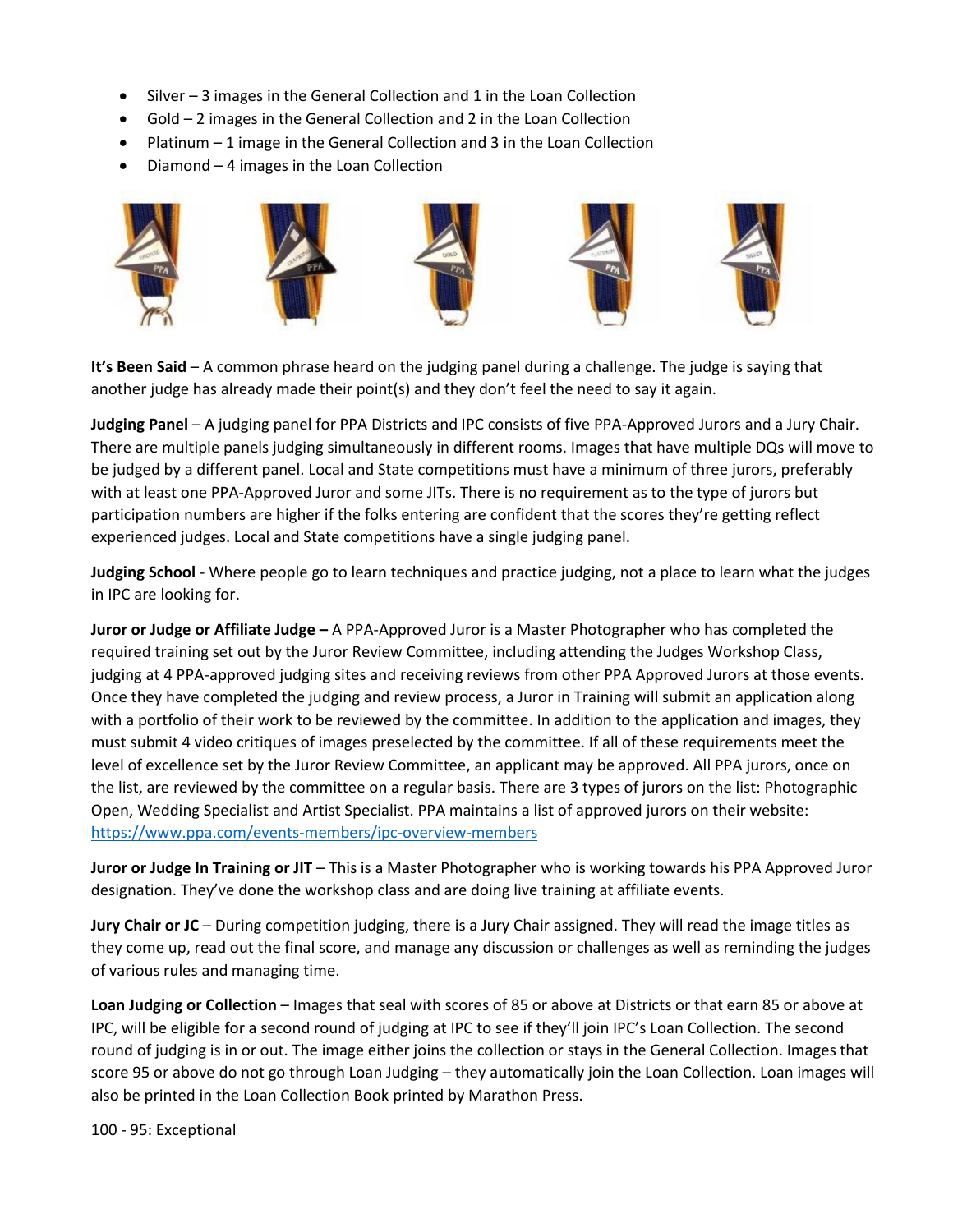------------------------------------------------------------ Images scoring 95 or above are automatic "Loan" images

- 94 90: Superior
- 89 85: Excellent

------------------------------------------------------------ An image scoring 85 or above is eligible for Loan judging

84 - 80: Deserving of a Merit

------------------------------------------------------------ A "Merit" image scores 80 or above

- 79 75: Above Average
- 74 70: Average
- 69 65: Below Exhibition Standards

### **MA** – Master Artist Competition

**Majority Challenge -** When the majority of judges vote for the merit and 1 or 2 judges are holding it back, OR the majority of jurors voted against the merit and 1 or 2 judges are keeping it in the merit category, the image will be an automatic Majority Challenge. In both cases the jurors will discuss the image and then rescore.

**Maker –** The person who creates an image is referred to as "The Maker" during judging.

**Mat** – All images should have a border that resembles a physical mat. This is not required but it is highly encouraged and should only be ignored if the Maker is adamant that the image is improved by not having any matting.

**Medallions or Bars** – Medallions or Bars are given to PPA members who have gone above and beyond after earning their degrees.

- Imaging Excellence Medallion Awarded to members who hold a Master of Photography, Master Artist, or Master of Wedding Photography degree and who have a minimum of 13 images accepted into the PPA Loan Collection.
- Imaging Excellence Bar Awarded to those who already have an Imaging Excellence Award and go on to earn an additional 13 Loan Collection images. Members will continue to earn bars for every additional 13 Loans.
- Plus 25 Bar Members earn one Plus 25 merit bar for every additional 25 merits earned beyond those required for any one degree.
- IPC 50 Bar This one is for members who earn a total of 50 exhibition/artist merits including those needed for the degree.
- 1000 Merits Bar Members who earn a total of 1000 merits including those needed for a degree.
- Education 100 Bar Members who earn 100 merits for speaking/teaching including those needed for a degree.



**Merit** – PPA gives credits or merits for images that score well in their IPC competition. These merits are used towards earning PPA's four degrees. Images that score 80 or above earn one merit. Images that score 85 and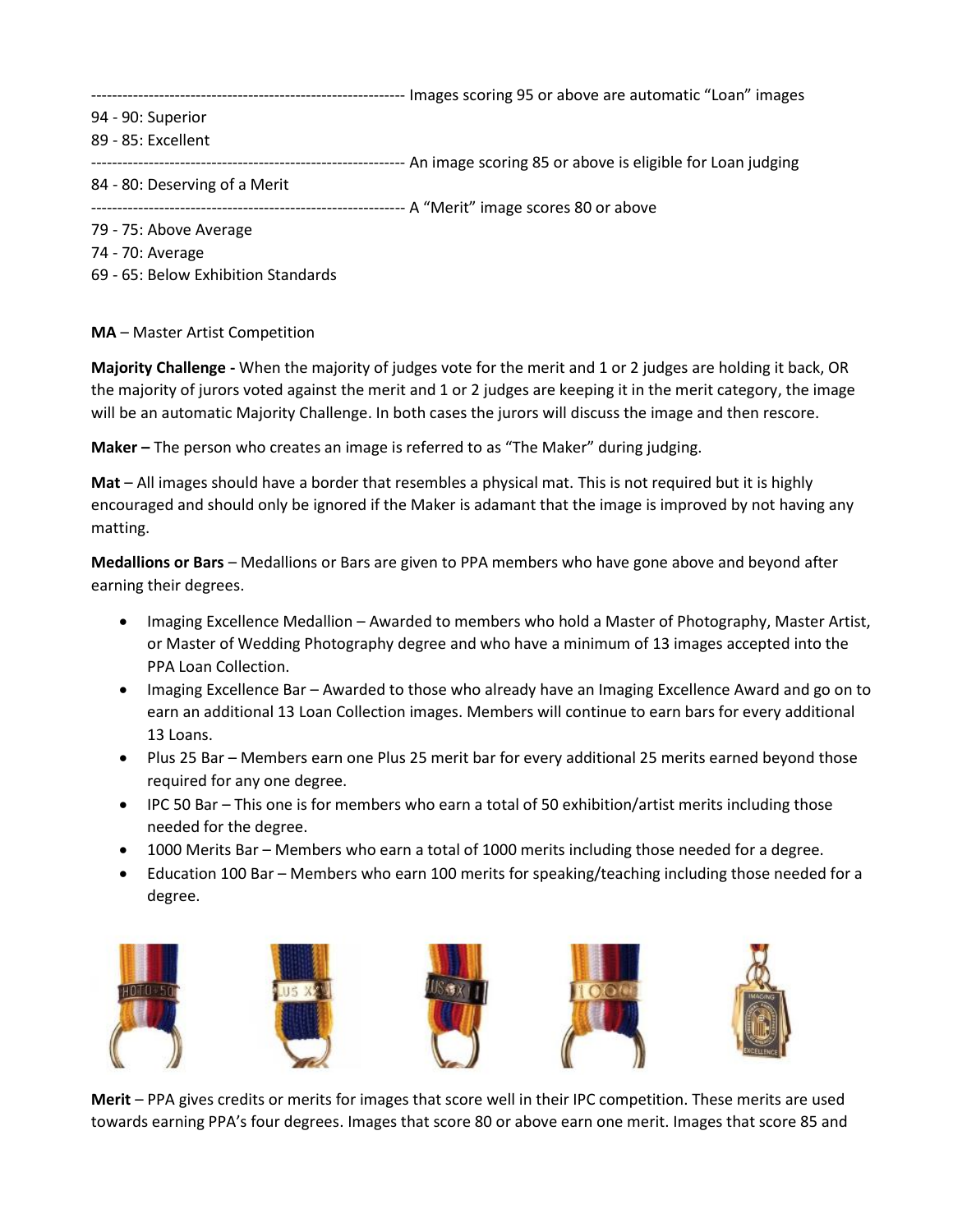above are judged a second time at IPC for the Loan Collection. If they make it, they will earn a second merit. You can only earn a merit at IPC. **If you seal an image at Districts, you still have to submit it to IPC to get the merit(s).** 

**Merit Image** – an image that scores 80 or above at IPC. This term is often used in the affiliate state competitions and PPA Districts but technically, only images entered at IPC can earn a merit. That's why you often hear the term "worthy of a merit" rather than "merit image".

**Mounting** – Physical prints must be mounted for viewing. Mounting options are:

- double weight mat board
- gator board
- ¼" foam
- Sintra

Recommended mounting thickness is 1/8" to 3/8". "Float" mounting is accepted at entrant's risk for damage. Images on metal and mounted to another standard material must have rounded corners and smooth edges. No mount that could potentially damage other entries or pose a danger to print handlers will be accepted. Masonite, glass, stretcher frames or conventional frames will not be accepted.

**Physical Print with Digital Reference** – District and IPC images that are submitted as physical prints must also have a digital reference image. If you put a physical mat on your image, you must replicate it digitally. Physical prints that have reference images that don't match the prints being judged will be disqualified. You will upload your reference image to PPA.com and be provided with label information for the back of your print when you ship it to Georgia.

**PO** – Photographic Open Competition

**Presentation** – The color, stroke size, and stroke color on mats, the type of paper for physical prints – all of these are part of the presentation for an image. That mat should enhance the image. An image can be submitted without a mat but majority of images benefit from a mat.

**Rebuttal** – Once all the judges have provided their feedback after a challenge, the Jury Chair will go back to the original challenger for a Rebuttal so that he can address all the points his fellow judges have brought up during the challenge. They will then rescore the image.

**Rotate** – Every 30 minutes the Jury Chair will have the judges rotate to different seats so that they can stretch and get a different viewpoint of the screen or print.

**Seal of Approval or Sealed Image** – images that score 80 or above in **your** District are sealed with that score. You can then submit them to IPC and they will not be re-judged – they will keep that same score and earn merit(s). You can choose to break the seal and have the image re-judged at IPC and hope for a higher score. Statistics show that 1/3 of images score higher, 1/3 stay the same, and 1/3 drop in score. Breaking a seal is not done lightly. It is generally recommended that you don't break a seal until you have your Master's degree. Even after that, it should only be done after serious consideration.

**Showcase Collection** – A certain percentage of the highest scoring images in the General Collection will move to the Showcase Collection. Results come out after IPC judging is complete. Showcase images will be printed in the Showcase Collection Book by Marathon Press.

**Turd Polishing** – Last but not least… this fun term refers to someone try to make improvements to an image that just isn't going to go far. The maker has to know when to move on to a different image.